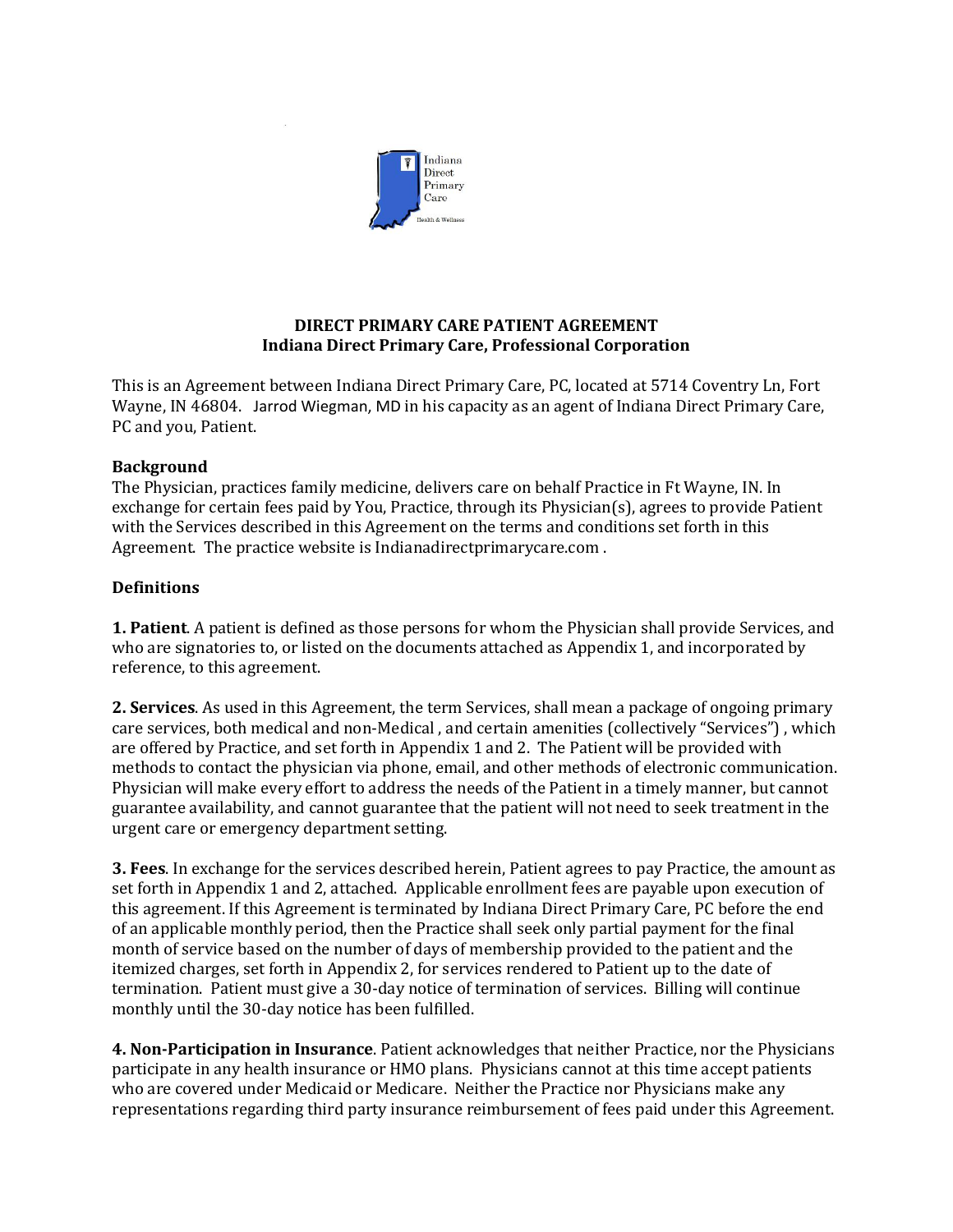The Patient shall retain full and complete responsibility for any such determination. If the Patient is eligible for Medicare, or during the term of this Agreement becomes eligible for Medicare, then Patient will be released from the practice and no further fee shall be obtained from the patient.

**5. Insurance or Other Medical Coverage**. Patient acknowledges and understands that this Agreement is not an insurance plan, and not a substitute for health insurance or other health plan coverage (such as membership in an HMO). It will not cover hospital services, or any services not personally provided by Practice, or its Physicians. Patient acknowledges that Practice has advised that patient obtain or keep in full force such health insurance policy(ies) or plans that will cover Patient for general healthcare costs. Patient acknowledges that THIS AGREEMENT IS **NOT** A CONTRACT THAT PROVIDES HEALTH INSURANCE, in isolation does NOT meet the insurance requirements of the Affordable Care Act, and is not intended to replace any existing or future health insurance or health plan coverage that Patient may carry. This Agreement is for ongoing primary care, and the Patient may need to visit the emergency room or urgent care from time to time. Physician will make every effort to be available at reasonable times via phone, email, other methods such as "after hours" appointments when appropriate, but Physician cannot guarantee 24/7 availability.

**6. Term**. This Agreement will commence on the date it is signed by the Patient and Physician below and will extend monthly thereafter. Notwithstanding the above, both Patient and Practice shall have the absolute and unconditional right to terminate the Agreement, without the showing of any cause for termination. The Patient may terminate the agreement with 30 days prior notice, and the Practice shall give thirty days prior written notice to the Patient and shall provide the patient with a list of other Practices in the community in a manner consistent with local patient abandonment laws. Unless previously terminated as set forth above, at the expiration of the initial one-month term (and each succeeding monthly term), the Agreement will automatically renew for successive monthly terms upon the payment of the monthly fee at the end of the contract month. Examples of reasons the Practice may wish to terminate the agreement with the Patient may include but are not limited to:

- (a) The Patient fails to pay applicable fees owed pursuant to Appendix 1 and 2 per this Agreement;
- (b) The Patient has performed an act that constitutes fraud;
- (c) The Patient repeatedly fails to adhere to the recommended treatment plan, especially regarding the use of controlled substances;
- (d) The Patient is abusive, or presents an emotional or physical danger to the staff or other patients of Practice;
- (e) Practice discontinues operation; and
- (f) Practice has a right to determine whom to accept as a patient, just as a patient has the right to choose his or her physician. Practice may also may terminate a patient without cause as long as the termination is handled appropriately (without violating patient abandonment laws).

**7. Privacy & Communications**. You acknowledge that communications with the Physician using email, facsimile, video chat, instant messaging, and cell phone are not guaranteed to be secure or confidential methods of communications. The practice will make an effort to secure all communications via passwords and other protective means and these will be discussed in an annually updated Health Insurance Portability and Accountability Act (HIPAA) "Risk Assessment." The practice will make an effort to promote the utilization of the most secure methods of communication, such as software platforms with data encryption, HIPAA familiarity, and a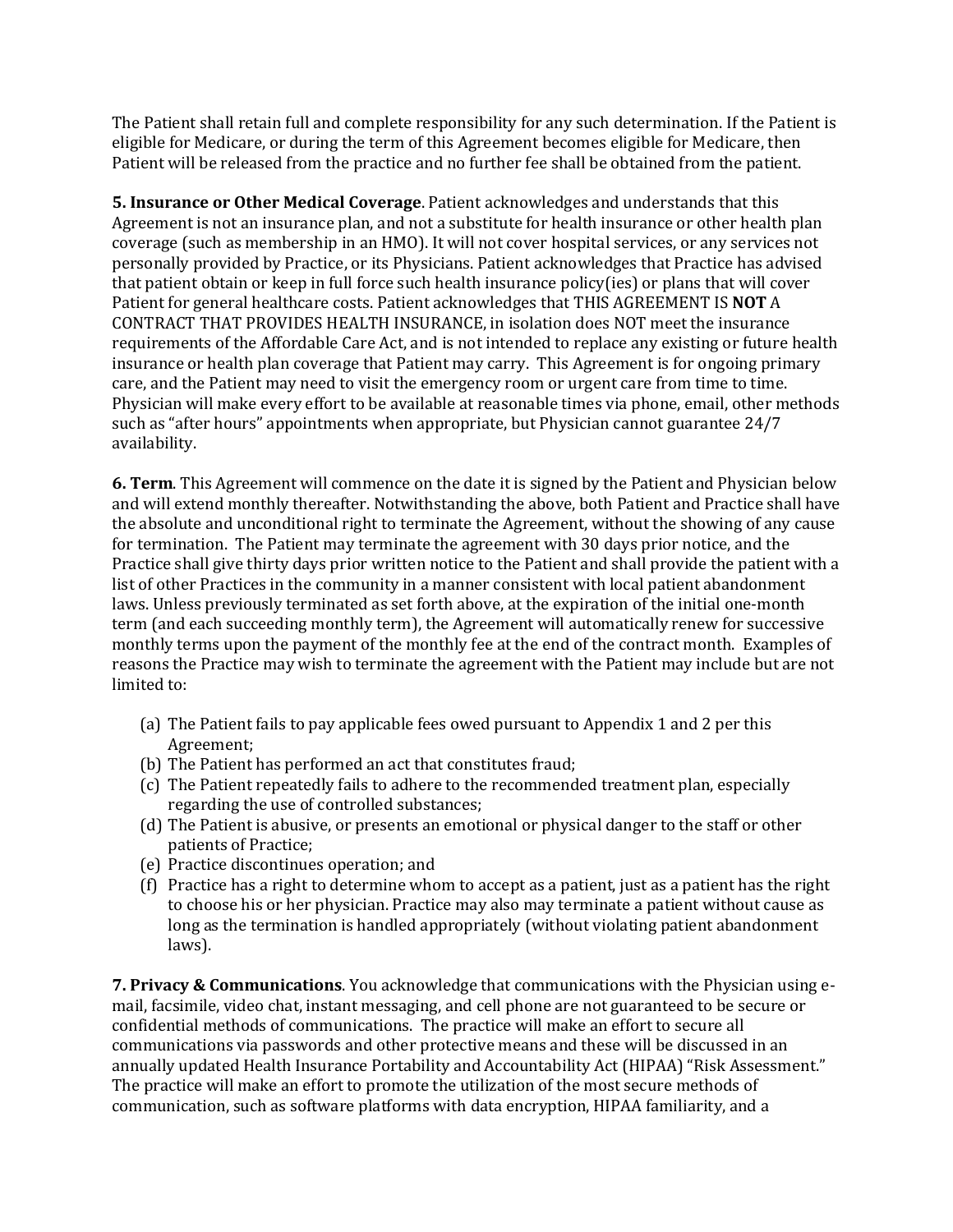willingness to sign HIPAA Business Associate Agreements. This may mean that conversations over certain communication platforms are highlighted as preferable based on higher levels of data encryption, but many communication platforms, including email, may be made available to the patient. If the Patient initiates a conversation in which the Patient discloses "Protected Health Information (PHI)" on one or more of these communication platforms then the Patient has authorized the Practice to communicate with the Patient regarding PHI in the same format.

**8. Severability**. If for any reason any provision of this Agreement shall be deemed, by a court of competent jurisdiction, to be legally invalid or unenforceable in any jurisdiction to which it applies, the validity of the remainder of the Agreement shall not be affected, and that provision shall be deemed modified to the minimum extent necessary to make that provision consistent with applicable law and in its modified form, and that provision shall then be enforceable.

**9. Reimbursement for Services if Agreement is Invalidated.** If this Agreement is held to be invalid for any reason, and if Practice is therefore required to refund all or any portion of the monthly fees paid by Patient, Patient agrees to pay Practice an amount equal to the fair market value of the Services actually rendered to Patient during the period of time for which the refunded fees were paid.

**10. Assignment**. This Agreement, and any rights Patient may have under it, may not be assigned or transferred by Patient.

**11. Jurisdiction.** This Agreement shall be governed and construed under the laws of the State of Indiana and all disputes arising out of this Agreement shall be settled in the court of proper venue and jurisdiction for the Practice address in Fort Wayne, IN.

## **12. Patient Understandings (initial each):**

- \_\_\_\_\_\_\_\_ This Agreement is for ongoing primary care and is NOT a medical insurance agreement.
- \_\_\_\_\_\_\_\_ I do NOT have an emergent medical problem at this time.
- \_\_\_\_\_\_\_\_ In the event of a medical emergency, I agree to call 911 first.
- \_\_\_\_\_\_\_\_ I do NOT expect the practice to file or fight any third party insurance claims on my behalf. I do NOT expect the practice to prescribe chronic controlled substances on my behalf.
- (These include commonly abused opioid medications, benzodiazepines, and stimulants.) \_\_\_\_\_\_\_\_ In the event I have a complaint about the Practice I will first notify the Practice directly.
- \_\_\_\_\_\_\_\_ This Agreement (without a "wrap around" compliant insurance policy) does not meet the individual insurance requirement of the Affordable Care Act.
- \_\_\_\_\_\_\_\_ I am enrolling (myself and my family if applicable) in the practice voluntarily.
- \_\_\_\_\_\_\_\_ I may receive a copy of this document upon request.
- \_\_\_\_\_\_\_\_ This Agreement is non-transferable.

Patient Name

Patient (or Guardian) Signature

Physician Name

Physician Signature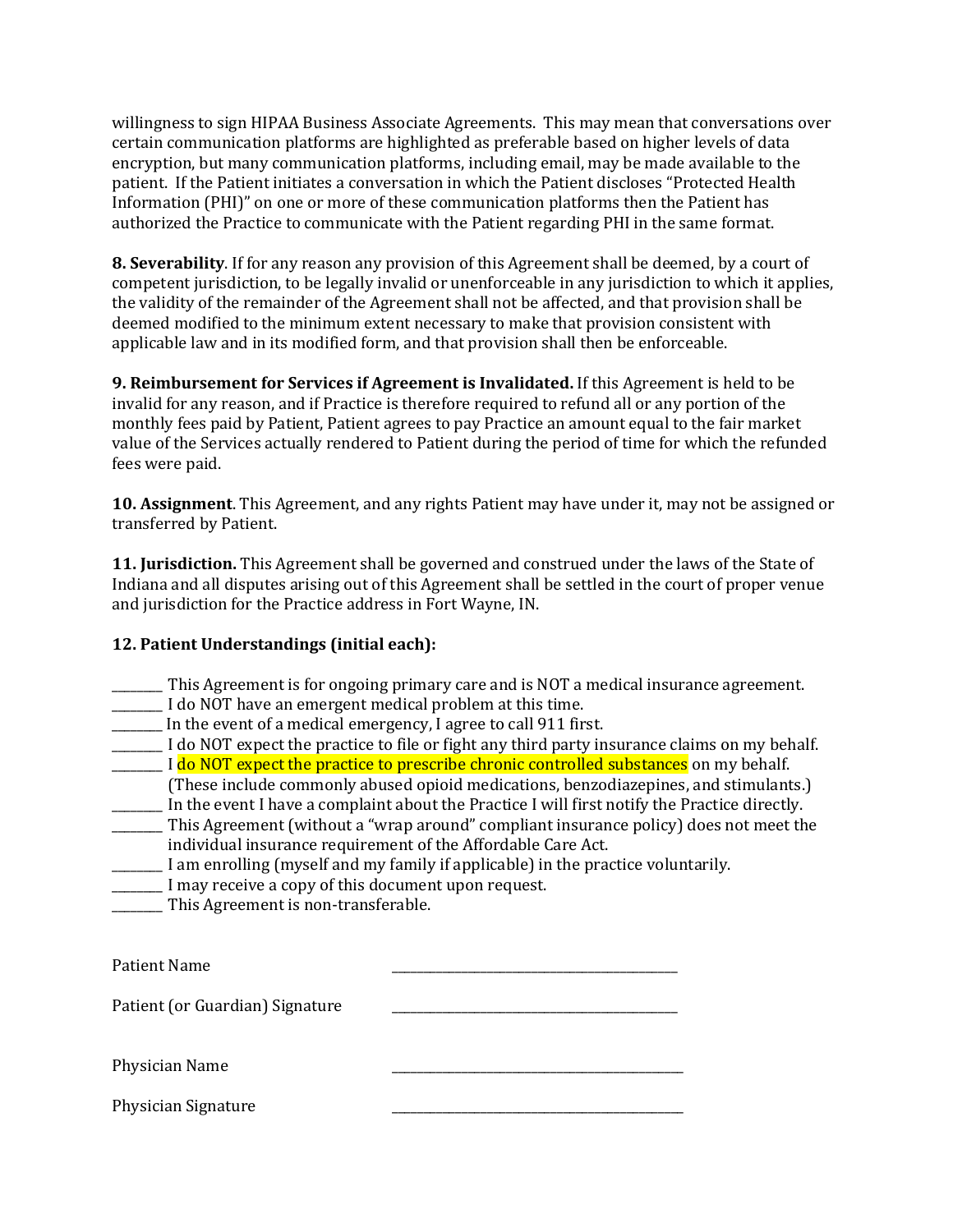# **APPENDIX 1 Indiana Direct Primary Care, PC Periodic & Enrollment Fees**

This Agreement is for ongoing primary care. This is Agreement is NOT HEALTH INSURANCE and is NOT A HEALTH MAINTENANCE ORGANIZATION. The Patient may need to use the care of specialists, emergency rooms, and urgent care centers that are outside the scope of this Agreement. Each Physician within the Practice will make an appropriate determination about the scope of primary care services offered by the Physician. Examples of common conditions we treat, procedures we perform, and medications we prescribe are listed on our website and are subject to change.

## **Fee Schedule**

Enrollment Fee – This is charged when the Patient enrolls with the Practice and is nonrefundable. This fee is subject to change. If a patient discontinues membership and wishes to re-enroll in the practice we reserve the right to decline re-enrollment or to require that the re-enrollment fee reflect an amount equivalent to the months of absent payments when dis-enrolled from the Practice.

Your Enrollment fee is \$99.00 Re-Enrollment fee is \$250.00

Monthly Periodic Fee (billed at the end of the service period) – This fee is for ongoing primary care services. The practice reserves the right to cap the number of monthly visits but shall not be less than 2 visits/month. Your number of virtual visits (e-mail, electronic, phone) are not capped. We prefer that you schedule visits more than 24 hours in advance. Many services available in our office (such as EKGs) are available at no additional cost to you. Items available at no additional cost will be listed on our website and are subject to change.

The monthly periodic fee is \$99.00 per month (due at the beginning of the month of service).

## After-Hours Visits

There is no guarantee of after-hours availability. This agreement is for ongoing primary care, not emergency or urgent care. Your physician will make reasonable efforts to see you as needed after hours if your physician is available.

## Acceptance of Patients

We reserve the right to accept or decline patients based upon our capability to appropriately handle the patient's primary care needs. We may decline new patients pursuant to the guidelines proffered in Section 6 (Term), because the Physician's panel of patients is full, or because the patient requires medical care not within the Physician's scope of services.

## **Appendix 2 Indiana Direct Primary Care, PC Itemized Fees**

Ongoing Primary Care is included with the Periodic Fee described in Appendix 1. Please see a list of some of the chronic conditions we routinely treat on the Practice website (subject to change). There may be additional itemized fees during office visits including but not limited to labs, medications, filling of prescriptions.